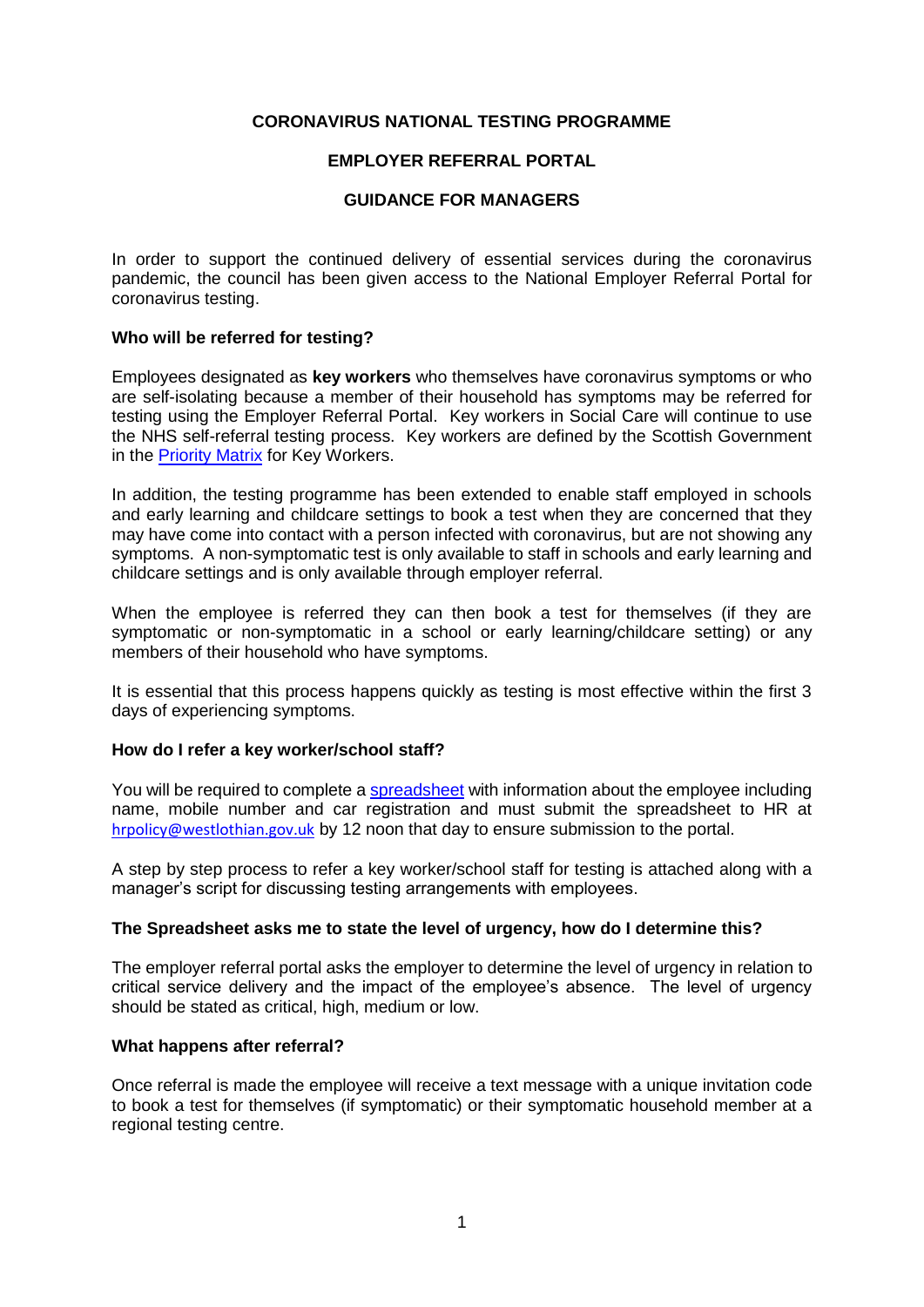# **What information will key workers/school staff receive?**

Key workers/school staff who have been invited for a test are notified via text message of their invitation to attend and book an appointment at a regional testing centre.

A link is provided for key workers/school staff to register their personal details.

Once key workers/school staff have registered their details via the online portal they will be directed to the appointment booking system to book a specific slot at the regional testing centre.

The text message received by key workers/school staff will say:

*Visit gov.uk/coronavirus. Under 'Testing for coronavirus' select 'Book a test if you have a verification code'. Enter the verification code XXXX-XXXX-XXXX-XXXX*

# **What information will the council receive?**

The council will be notified within 24 hours to confirm who have been allocated an appointment and who have not.

HR will re-submit a spreadsheet for staff who did not get allocated an appointment the following day.

The council will not receive information on whether a test has been taken or what the result is.

## **Can I ask the employee for details of their test results?**

You should keep in contact with employees as you would any employee who was off sick.

For the purpose of managing service delivery in their absence you should ask the employee to provide the details of their testing appointment (or that of their household member), when they expect to receive results and request if they would agree to inform you of the results.

A script for discussing testing arrangements with employees is attached.

## **Should the employee remain absent from work while awaiting test results?**

Employees should not attend work while awaiting test results if they are being tested because they or a household member are experiencing symptoms or because they have been advised by a contract tracer to self-isolate because of confirmed close contact with an individual who has tested positive for COVID-19.

School employees who are not symptomatic should attend work as normal while they await test results.

Human Resources 24 August 2020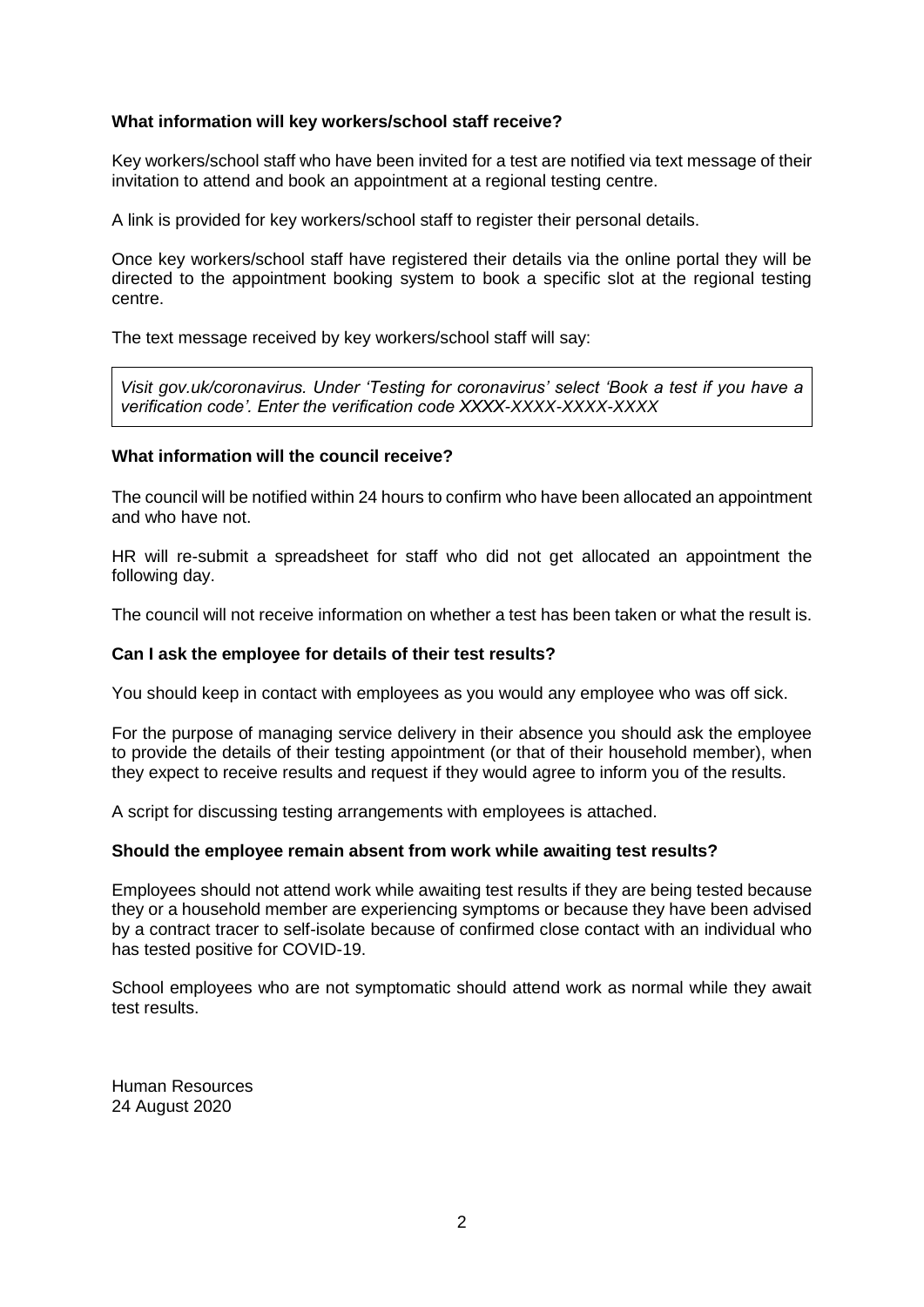

# **CORONAVIRUS TESTING PROTOCOL**

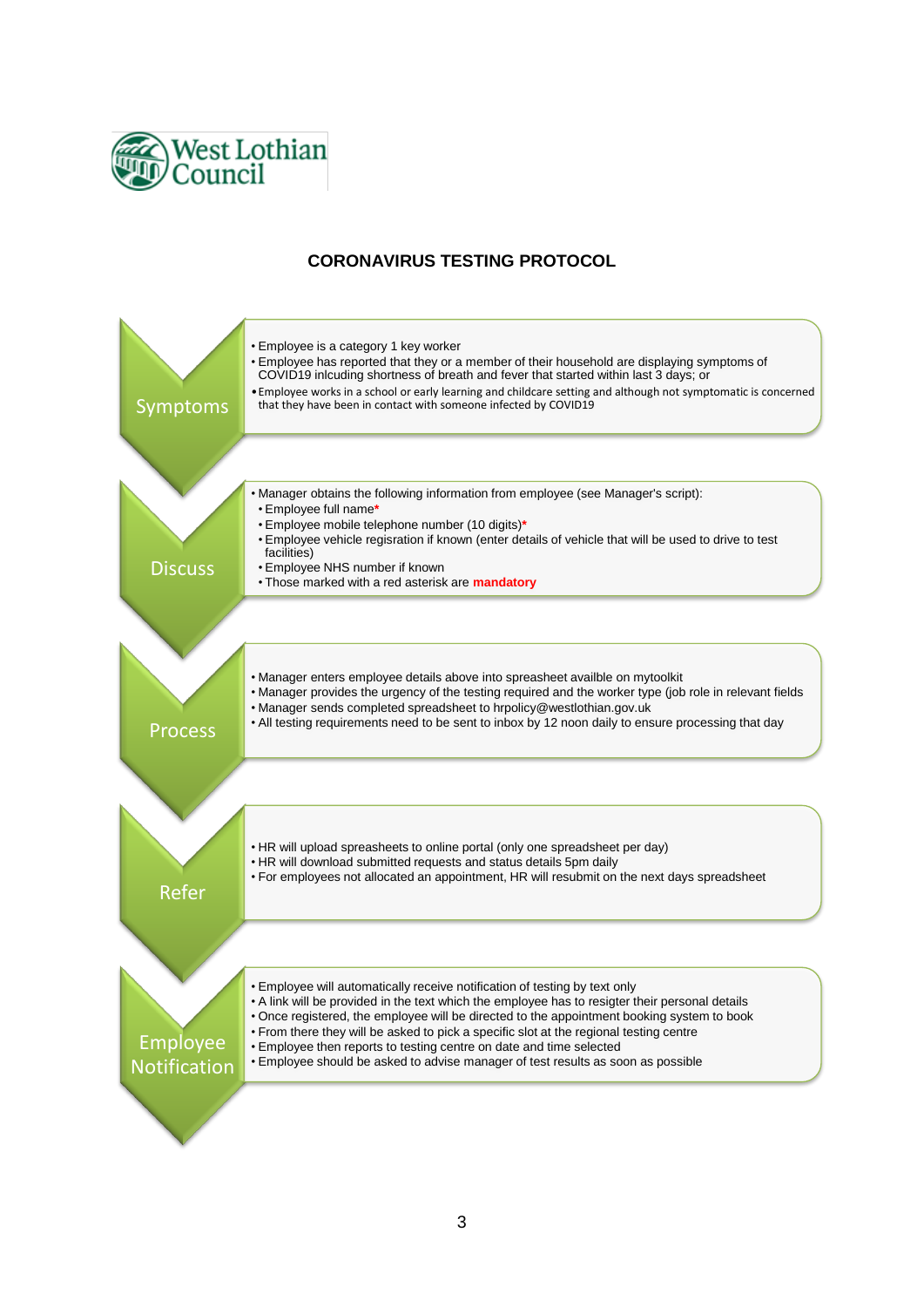# **CORONAVIRUS TESTING PROTOCOL**

# **MANAGER'S SCRIPT**

As soon as you are notified that a key worker is symptomatic, or that they are self-isolating because a member of their household is symptomatic, you should contact the employee by telephone to begin the referral process. The script below should be followed when contacting employees:

**Manager:** I understand that you or a member of your household are experiencing symptoms of coronavirus is that correct?

#### **Employee:** Yes

**Manager:** Can you please confirm who is experiencing symptoms, what those symptoms are and when the symptoms began? (In order to be eligible for testing the key worker or an individual living in the same household must be experiencing symptoms of coronavirus  $-$  a new persistent cough and/or fever – that began within the last 3 days.)

## **Employee:** Provides details

**Manager:** I can confirm that you (or your household member) are eligible for coronavirus testing via the employer referral portal. In order make a referral for testing I need to submit information about **you** to the portal. Please could you give me:

- a mobile number that you would like testing details sent to;
- the registration number of the vehicle you will use to attend the testing site; and
- your NHS number if known.

| Key Worker Name:                    |  |
|-------------------------------------|--|
| Mobile Number:                      |  |
| <b>Vehicle Registration Number:</b> |  |
| NHS Number (if known):              |  |

With your agreement, this information will be submitted to the testing portal and you will receive a text message inviting you to book a test for yourself (if symptomatic) or your symptomatic household member(s) at a regional testing centre.

The text message will include a link to the testing portal where you will be asked to enter a unique verification code. The verification code will also be provided in the text message.

Once you have registered your personal details on the portal you will be directed to the appointment booking system to book a specific slot at the regional testing centre.

Please can you confirm if you agree to the details you have provided being submitted to the National Employer Referral Portal for coronavirus testing where the information will be handled securely and confidentially?

**Employee:** Yes, I agree.